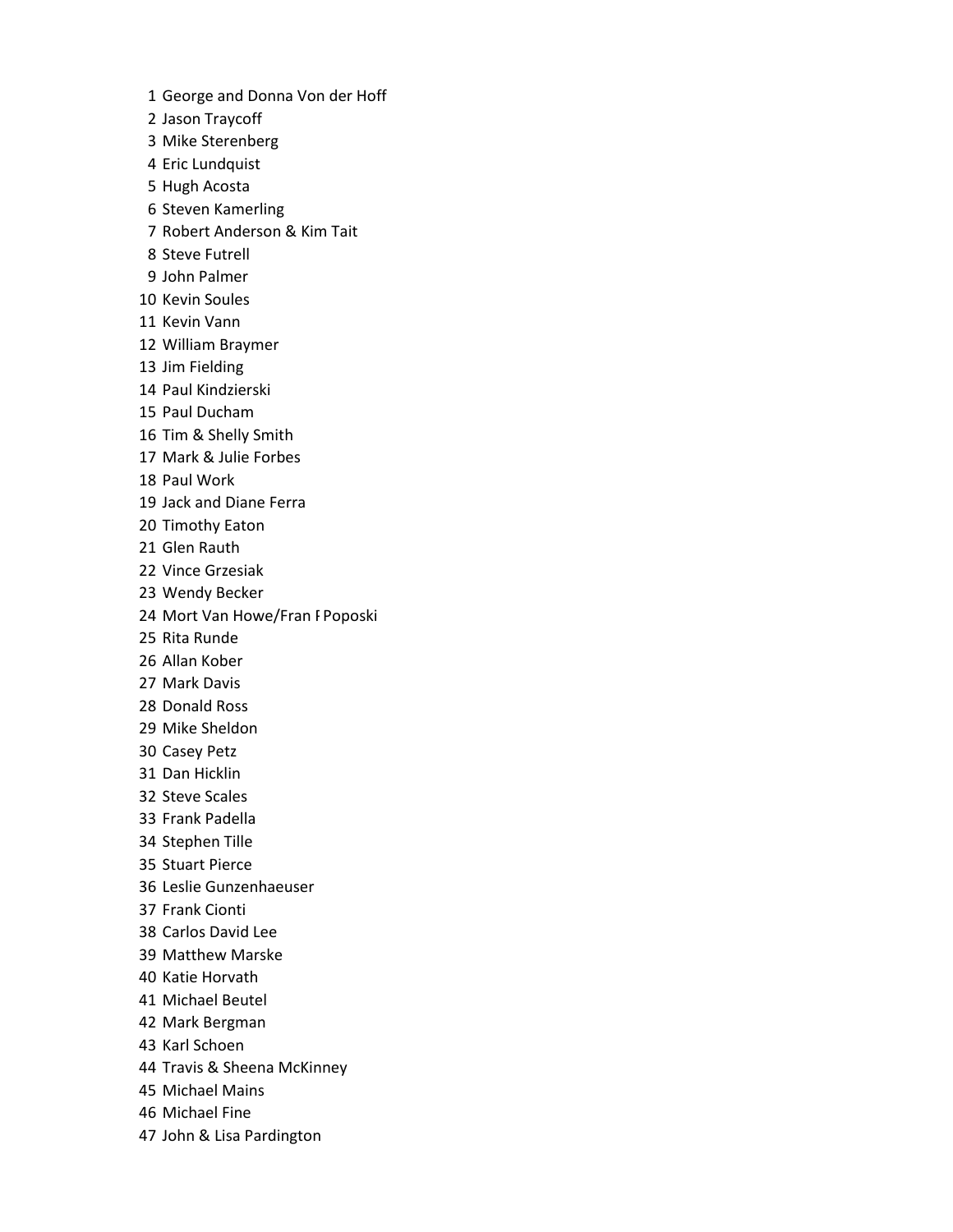John & Kristin Rose Jeff & Betsy Fraser Curtis Kuttnauer Chris Hite Lynn & Palle Lausten Kathy & Scott Monteith Bill Rantz Shawn Ricker William Van Westen William Weick Brett Kuipers Sue Langolf Karen Broach Mike Birtles Alan Weverstad Ted Lockwood Lanna & Ray Smith Bob Zook Thomas Straub David Charette Beth Bassett Ross Lee Tracy VanRaalte Anna Griswold Leonard Ferguson Larry Tyrell Jeff Palms Chelsea & Travis Hilton Jeff Maier Steven Briggs Toby Goodale Mark Sieracke Bob Egelkraut Kevin Buhr Michael Ball Stephen Starling Kirk Reinitz Adam Truckey Jacob Sorber David Falb Brett Morton Mark McLane Andrew Ferdinand Edie Aylsworth Steve & Karen Hassevoort Justin Kibbey James Lukey